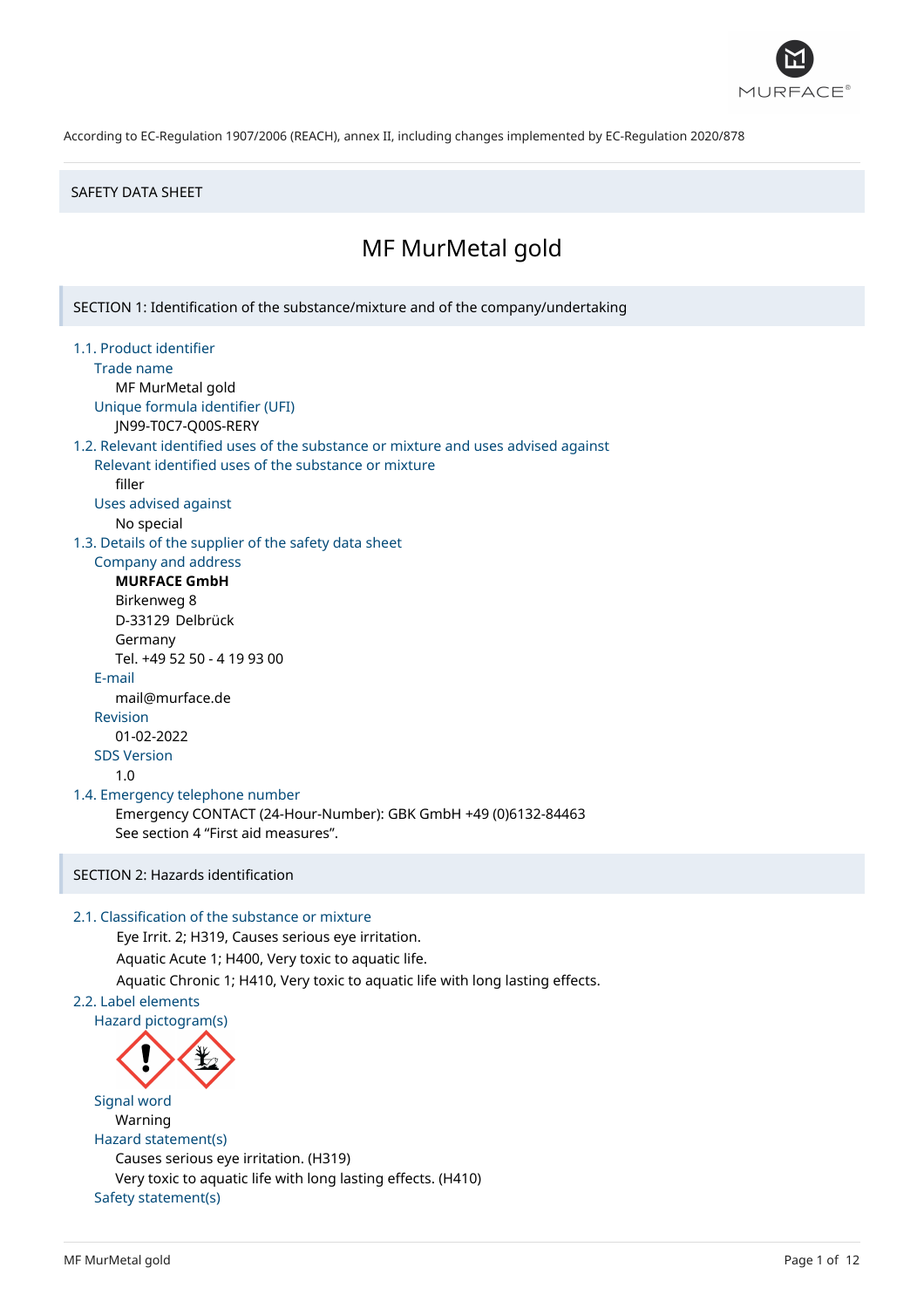

| General                                                                                                                                                                                                                                                                                                                                                                                                                                                      |
|--------------------------------------------------------------------------------------------------------------------------------------------------------------------------------------------------------------------------------------------------------------------------------------------------------------------------------------------------------------------------------------------------------------------------------------------------------------|
| Prevention                                                                                                                                                                                                                                                                                                                                                                                                                                                   |
| Avoid release to the environment. (P273)                                                                                                                                                                                                                                                                                                                                                                                                                     |
| Wear eye protection/protective gloves/protective clothing. (P280)                                                                                                                                                                                                                                                                                                                                                                                            |
| Response                                                                                                                                                                                                                                                                                                                                                                                                                                                     |
| If eye irritation persists: Get medical advice/attention. (P337+P313)                                                                                                                                                                                                                                                                                                                                                                                        |
| Collect spillage. (P391)                                                                                                                                                                                                                                                                                                                                                                                                                                     |
| <b>Storage</b>                                                                                                                                                                                                                                                                                                                                                                                                                                               |
|                                                                                                                                                                                                                                                                                                                                                                                                                                                              |
| <b>Disposal</b>                                                                                                                                                                                                                                                                                                                                                                                                                                              |
| Dispose of contents/container to an approved waste disposal plant. (P501)                                                                                                                                                                                                                                                                                                                                                                                    |
| Hazardous substances                                                                                                                                                                                                                                                                                                                                                                                                                                         |
| No special                                                                                                                                                                                                                                                                                                                                                                                                                                                   |
| 2.3. Other hazards                                                                                                                                                                                                                                                                                                                                                                                                                                           |
| <b>Additional labelling</b>                                                                                                                                                                                                                                                                                                                                                                                                                                  |
| EUH208, Contains Mixture of 5-chloro-2-methyl-2H-isothiazol-3-one and 2-methyl-2H-isothiazol-3-one (3:1). May                                                                                                                                                                                                                                                                                                                                                |
| produce an allergic reaction.                                                                                                                                                                                                                                                                                                                                                                                                                                |
| <b>Additional warnings</b>                                                                                                                                                                                                                                                                                                                                                                                                                                   |
| $\mathcal{L} = \mathcal{L} = \mathcal{L} = \mathcal{L} = \mathcal{L} = \mathcal{L} = \mathcal{L} = \mathcal{L} = \mathcal{L} = \mathcal{L} = \mathcal{L} = \mathcal{L} = \mathcal{L} = \mathcal{L} = \mathcal{L} = \mathcal{L} = \mathcal{L} = \mathcal{L} = \mathcal{L} = \mathcal{L} = \mathcal{L} = \mathcal{L} = \mathcal{L} = \mathcal{L} = \mathcal{L} = \mathcal{L} = \mathcal{L} = \mathcal{L} = \mathcal{L} = \mathcal{L} = \mathcal{L} = \mathcal$ |

This mixture/product does not contain any substances considered to meet the criteria classifying them as PBT and/or vPvB.

### SECTION 3: Composition/information on ingredients

### 3.2. Mixtures

| Product/substance                                               | Identifiers                                                                      | % w/w    | Classification                                                                                                      | Note |
|-----------------------------------------------------------------|----------------------------------------------------------------------------------|----------|---------------------------------------------------------------------------------------------------------------------|------|
| Copper                                                          | CAS No.: 7440-50-8<br>EC No.: 231-159-6<br>REACH: 1-2119480154-42<br>Index No.:  | 60-80%   | Aquatic Acute 1, H400 (M=1)<br>Aquatic Chronic 3, H412                                                              |      |
| Zink                                                            | CAS No.: 7440-66-6<br>EC No.: 231-175-3<br>REACH: 01-2119467174-37<br>Index No.: | 25-40%   | Aquatic Acute 1, H400 (M=1)<br>Aquatic Chronic 1, H410 (M=1)                                                        |      |
| Alcohols, C12-14,<br>ethoxylated                                | CAS No.: 68439-50-9<br>EC No.: 500-213-3<br>REACH:<br>Index No.:                 | $1 - 3%$ | Acute Tox. 4, H302<br>Eye Dam. 1, H318<br>Aquatic Chronic 3, H412                                                   |      |
| 1,2-benzisothiazol-3(2H)-<br>one;1,2-benzisothiazolin-<br>3-one | CAS No.: 2634-33-5<br>EC No.: 220-120-9<br>REACH:<br>Index No.: 613-088-00-6     | < 0.05%  | Acute Tox. 4, H302<br>Skin Irrit. 2, H315<br>Skin Sens. 1, H317<br>Eye Dam. 1, H318<br>Aquatic Acute 1, H400 (M=10) |      |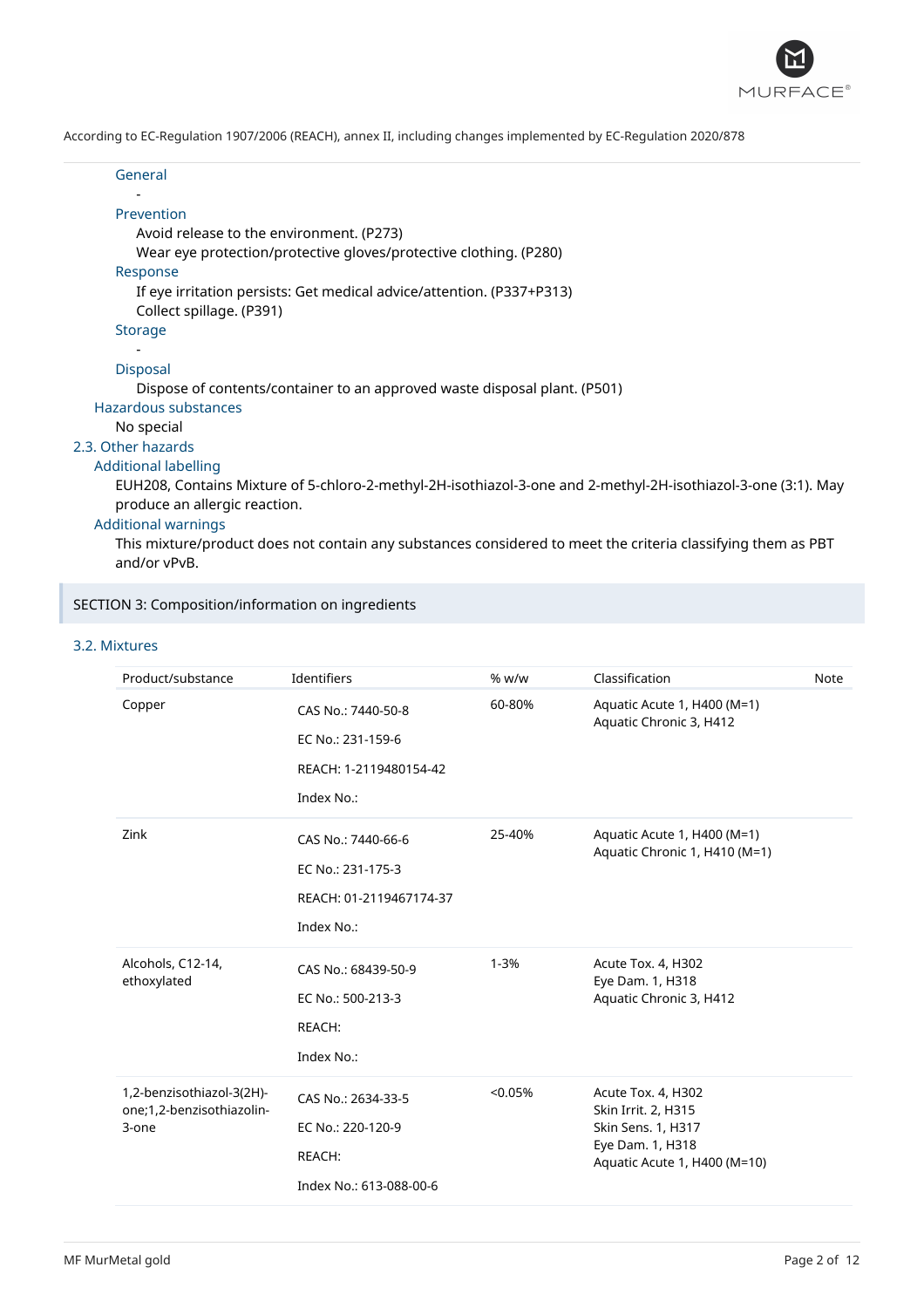

| Ethanol, 2,2'-iminobis-, N-<br>C12-18-alkyl derivs.                                                 | CAS No.: 71786-60-2<br>EC No.: 276-014-8<br>REACH:<br>Index No.: | $< 0.05\%$ | Acute Tox. 4, H302<br>Skin Corr. 1C, H314<br>Repr. 2, H361<br>Aquatic Acute 1, H400 (M=10)<br>Aquatic Chronic 1, H410 (M=10)                                                                                          |
|-----------------------------------------------------------------------------------------------------|------------------------------------------------------------------|------------|-----------------------------------------------------------------------------------------------------------------------------------------------------------------------------------------------------------------------|
| Mixture of 5-chloro-2-<br>methyl-2H-isothiazol-3-<br>one and 2-methyl-2H-<br>isothiazol-3-one (3:1) | CAS No.: 55965-84-9<br>EC No.: 911-418-6<br>REACH:<br>Index No.: | $< 0.05\%$ | Acute Tox. 3, H301<br>Acute Tox. 2, H310<br>Skin Corr. 1C, H314<br>Skin Sens. 1A, H317<br>Eye Dam. 1, H318<br>Acute Tox. 2, H330<br>Aquatic Acute 1, H400 (M=100)<br>Aquatic Chronic 1, H410 (M=100)<br><b>EUH071</b> |

#### -----

See full text of H-phrases in section 16. Occupational exposure limits are listed in section 8, if these are available. Other information

#### No special

### SECTION 4: First aid measures

#### 4.1. Description of first aid measures

#### General information

In the case of accident: Contact a doctor or casualty department – take the label or this safety data sheet. Contact a doctor if in doubt about the injured person's condition or if the symptoms persist. Never give an unconscious person water or other drink.

#### Inhalation

Upon breathing difficulties or irritation of the respiratory tract: Bring the person into fresh air and stay with him/her.

### Skin contact

IF ON SKIN: Wash with plenty of water and soap.

Remove contaminated clothing and shoes. Ensure to wash exposed skin thoroughly with water and soap. DO NOT use solvents or thinners.

If skin irritation occurs: Get medical advice/attention.

### Eye contact

Upon irritation of the eye: Remove contact lenses. Flush eyes immediately with plenty of water or isotonic water (20-30°C) for at least 5 minutes and continue until irritation stops. Make sure to flush under upper and lower eyelids. If irritation continues, contact a doctor. Continue flushing during transport.

### Ingestion

Provide plenty of water for the person to drink and stay with him/her. In case of malaise, seek medical advice immediately and bring the safety data sheet or label from the product. Do not induce vomiting, unless recommended by the doctor. Have the victim lean forward with head down to avoid inhalation of- or choking on vomited material.

### Burns

Not applicable

#### 4.2. Most important symptoms and effects, both acute and delayed

This product contains substances that may trigger an allergic reaction to predisposed persons. Irritation effects: This product contains substances, which may cause irritation upon exposure to skin, eyes or lungs. Exposure may result in an increased absorption potential of other hazardous substances at the area of exposure.

4.3. Indication of any immediate medical attention and special treatment needed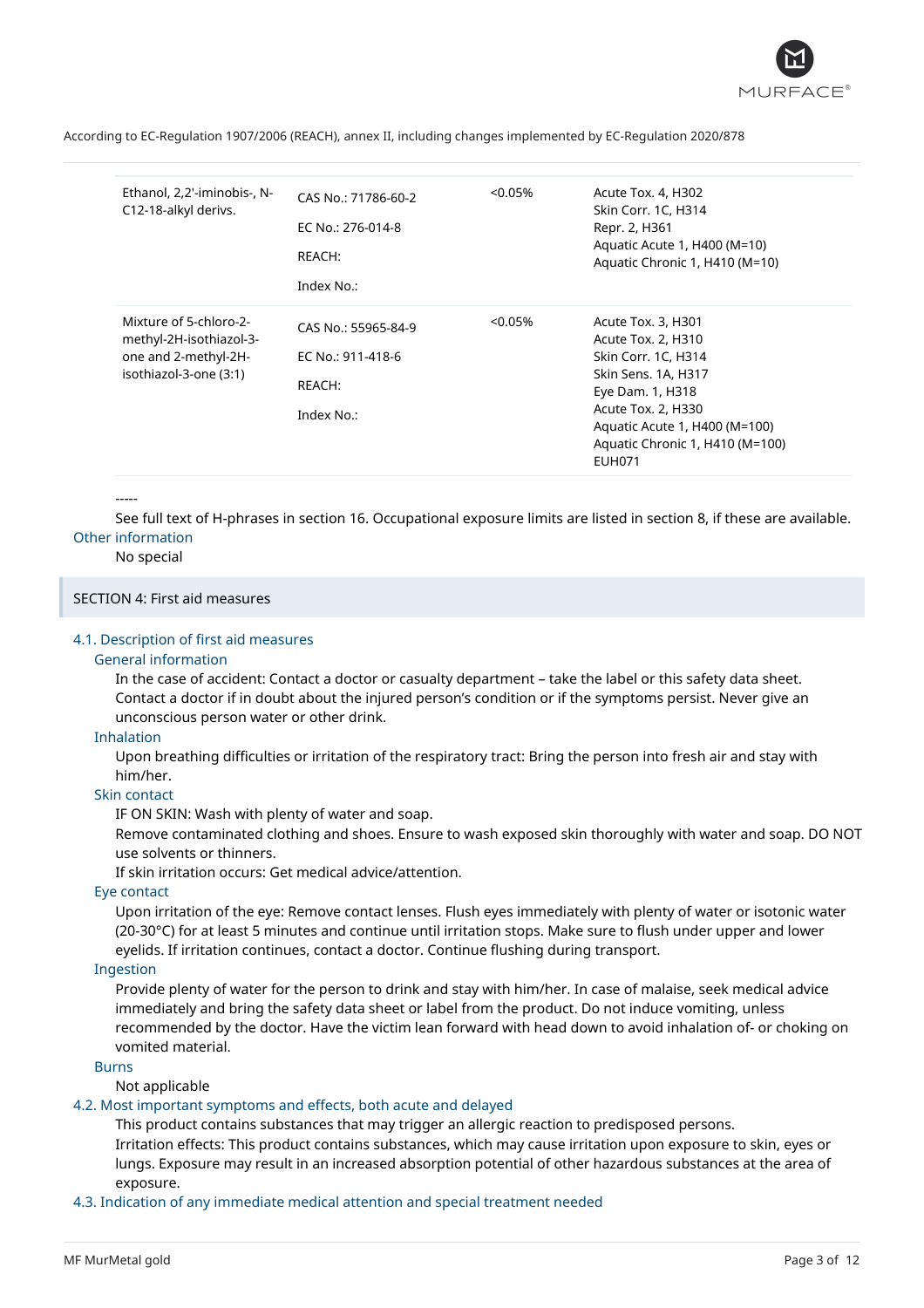

If eye irritation persists: Get medical advice/attention. Information to medics

Bring this safety data sheet or the label from this product.

### SECTION 5: Firefighting measures

### 5.1. Extinguishing media

Suitable extinguishing media: Alcohol-resistant foam, carbon dioxide, powder, water mist. Unsuitable extinguishing media: Waterjets should not be used, since they can spread the fire.

#### 5.2. Special hazards arising from the substance or mixture

Fire will result in dense smoke. Exposure to combustion products may harm your health. Closed containers, which are exposed to fire, should be cooled with water. Do not allow fire-extinguishing water to enter the sewage system and nearby surface waters.

If the product is exposed to high temperatures, e.g. in the event of fire, dangerous decomposition compounds are produced. These are:

Carbon oxides (CO / CO2).

### 5.3. Advice for firefighters

Wear self-contained breathing apparatus and protective clothing to prevent contact. Upon direct exposure contact The National Poisons Information Service (dial 111, 24 h service) in order to obtain further advice.

### SECTION 6: Accidental release measures

### 6.1. Personal precautions, protective equipment and emergency procedures

### No specific requirements

### 6.2. Environmental precautions

Avoid discharge to lakes, streams, sewers, etc. In the event of leakage to the surroundings, contact local environmental authorities.

### 6.3. Methods and material for containment and cleaning up

Use sand, earth, vermiculite, diatomaceous earth to contain and collect non-combustible absorbent materials and place in container for disposal, according to local regulations.

To the extent possible cleaning is performed with normal cleaning agents. Avoid use of solvents.

### 6.4. Reference to other sections

See section 13 on "Disposal considerations" in regard of handling of waste.

See section 8 "Exposure controls/personal protection" for protective measures.

### SECTION 7: Handling and storage

### 7.1. Precautions for safe handling

It is recommended to install waste collection trays in order to prevent emissions to the waste water system and surrounding environment.

Smoking, drinking and consumption of food is not allowed in the work area.

See section 8 "Exposure controls/personal protection" for information on personal protection.

#### 7.2. Conditions for safe storage, including any incompatibilities

Containers that have been opened must be carefully resealed and kept upright to prevent leakage.

### Recommended storage material

Keep only in original packaging.

### Storage temperature

Dry, cool and well ventilated

### Incompatible materials

Strong acids, strong bases, strong oxidizing agents, and strong reducing agents.

### 7.3. Specific end use(s)

This product should only be used for applications quoted in section 1.2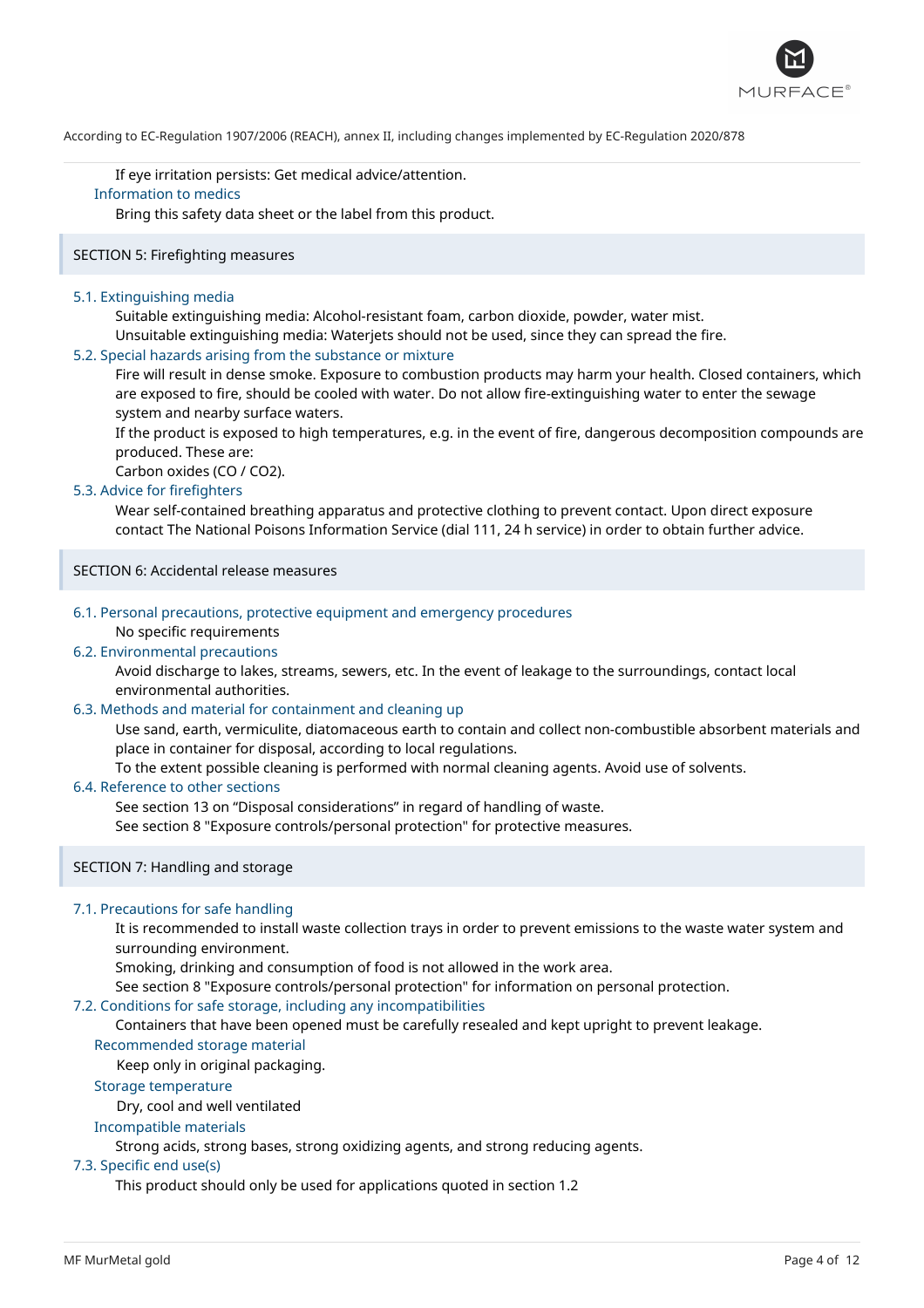

### SECTION 8: Exposure controls/personal protection

#### 8.1. Control parameters

No substances are listed in the national list of substances with an occupational exposure limit.

### DNEL

No data available

### PNEC

# No data available

8.2. Exposure controls

Control is unnecessary if the product is used as intended.

### General recommendations

Smoking, drinking and consumption of food is not allowed in the work area.

### Exposure scenarios

There are no exposure scenarios implemented for this product.

### Exposure limits

Occupational exposure limits have not been defined for the substances in this product.

### Appropriate technical measures

Apply standard precautions during use of the product. Avoid inhalation of vapours.

### Hygiene measures

In between use of the product and at the end of the working day all exposed areas of the body must be washed thoroughly. Always wash hands, forearms and face.

### Measures to avoid environmental exposure

Keep damming materials near the workplace. If possible, collect spillage during work.

Individual protection measures, such as personal protective equipment

### **Generally**

Use only CE marked protective equipment.

No specific requirements

### Respiratory Equipment

No specific requirements

### Skin protection

| Recommended                                                                                                                               | Type/Category | Standards                |  |
|-------------------------------------------------------------------------------------------------------------------------------------------|---------------|--------------------------|--|
| Dedicated work clothing<br>should be worn. Wear a<br>protective suit in the<br>event of prolonged<br>periods of work with the<br>product. | $\sim$        | $\overline{\phantom{0}}$ |  |

### Hand protection

| Material | Glove thickness<br>(mm) | Breakthrough time<br>(min.) | Standards                         |            |
|----------|-------------------------|-----------------------------|-----------------------------------|------------|
| Nitrile  | 0.4                     | > 240                       | EN374-2, EN374-3,<br><b>EN388</b> | $\sqrt{m}$ |

### Eye protection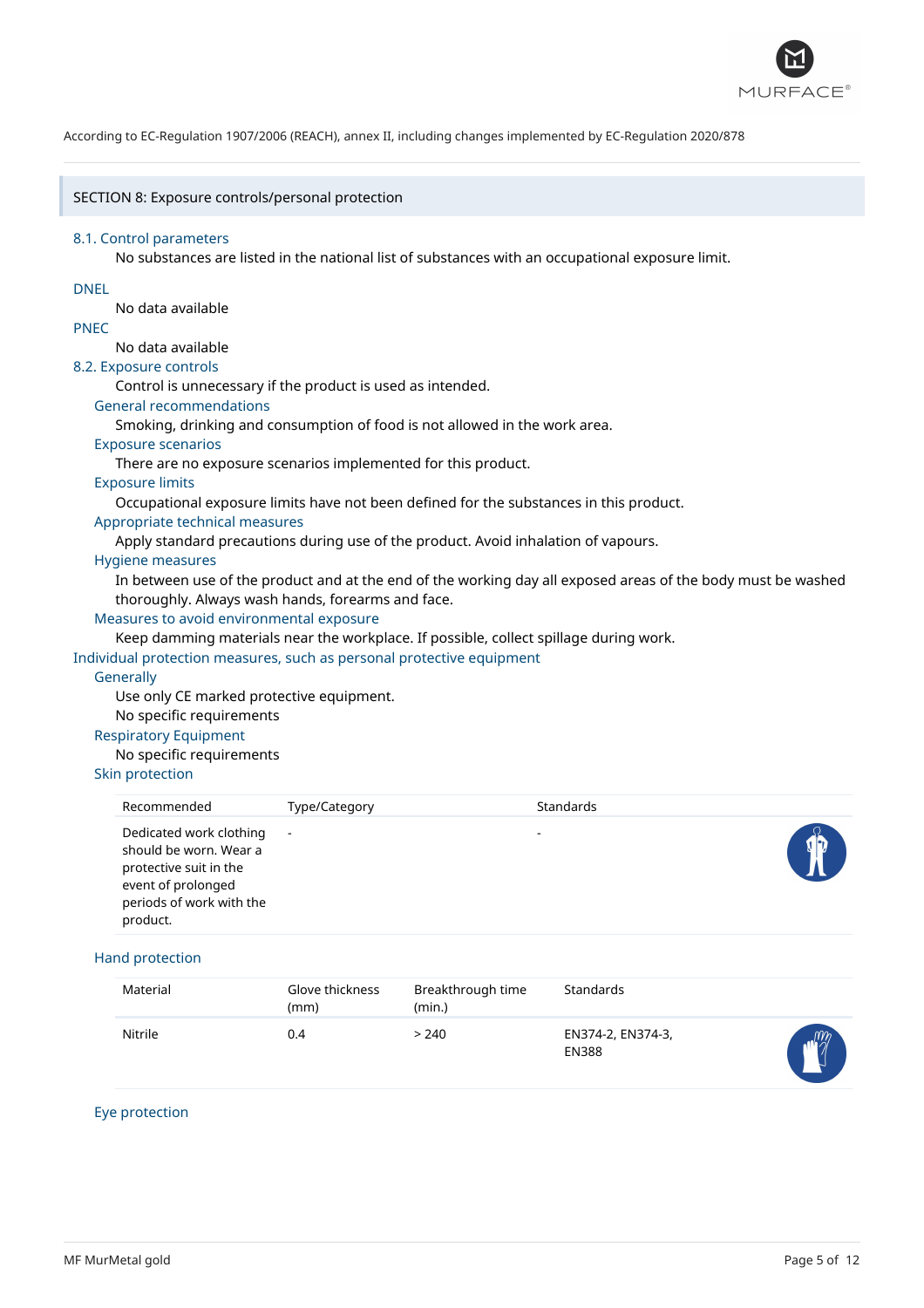

| Type                                 | Standards |  |
|--------------------------------------|-----------|--|
| Safety glasses with side<br>shields. | EN166     |  |

# SECTION 9: Physical and chemical properties

| 9.1. Information on basic physical and chemical properties         |
|--------------------------------------------------------------------|
| Physical state                                                     |
| Paste                                                              |
| Colour                                                             |
| Tan                                                                |
| Odour / Odour threshold                                            |
| Faint                                                              |
| pH                                                                 |
| Testing not relevant or not possible due to nature of the product. |
| Density (g/cm <sup>3</sup> )                                       |
| 3.8 (20 $°C$ )                                                     |
| Kinematic viscosity                                                |
| Testing not relevant or not possible due to nature of the product. |
| Particle characteristics                                           |
| Testing not relevant or not possible due to nature of the product. |
| Phase changes                                                      |
| Melting point/Freezing point (°C)                                  |
| Testing not relevant or not possible due to nature of the product. |
| Boiling point (°C)                                                 |
| Testing not relevant or not possible due to nature of the product. |
| Vapour pressure                                                    |
| Testing not relevant or not possible due to nature of the product. |
| Relative vapour density                                            |
| Testing not relevant or not possible due to nature of the product. |
| Decomposition temperature (°C)                                     |
| Testing not relevant or not possible due to nature of the product. |
| Data on fire and explosion hazards                                 |
| Flash point (°C)                                                   |
| 100                                                                |
| Ignition (°C)                                                      |
| Testing not relevant or not possible due to nature of the product. |
| Auto flammability (°C)                                             |
| Testing not relevant or not possible due to nature of the product. |
| Lower and upper explosion limit (% v/v)                            |
| Testing not relevant or not possible due to nature of the product. |
| Solubility                                                         |
| Solubility in water                                                |
| Testing not relevant or not possible due to nature of the product. |
| n-octanol/water coefficient                                        |
| Testing not relevant or not possible due to nature of the product. |
| Solubility in fat (g/L)                                            |
| Testing not relevant or not possible due to nature of the product. |
| 9.2. Other information                                             |
| Other physical and chemical parameters                             |
| No data available                                                  |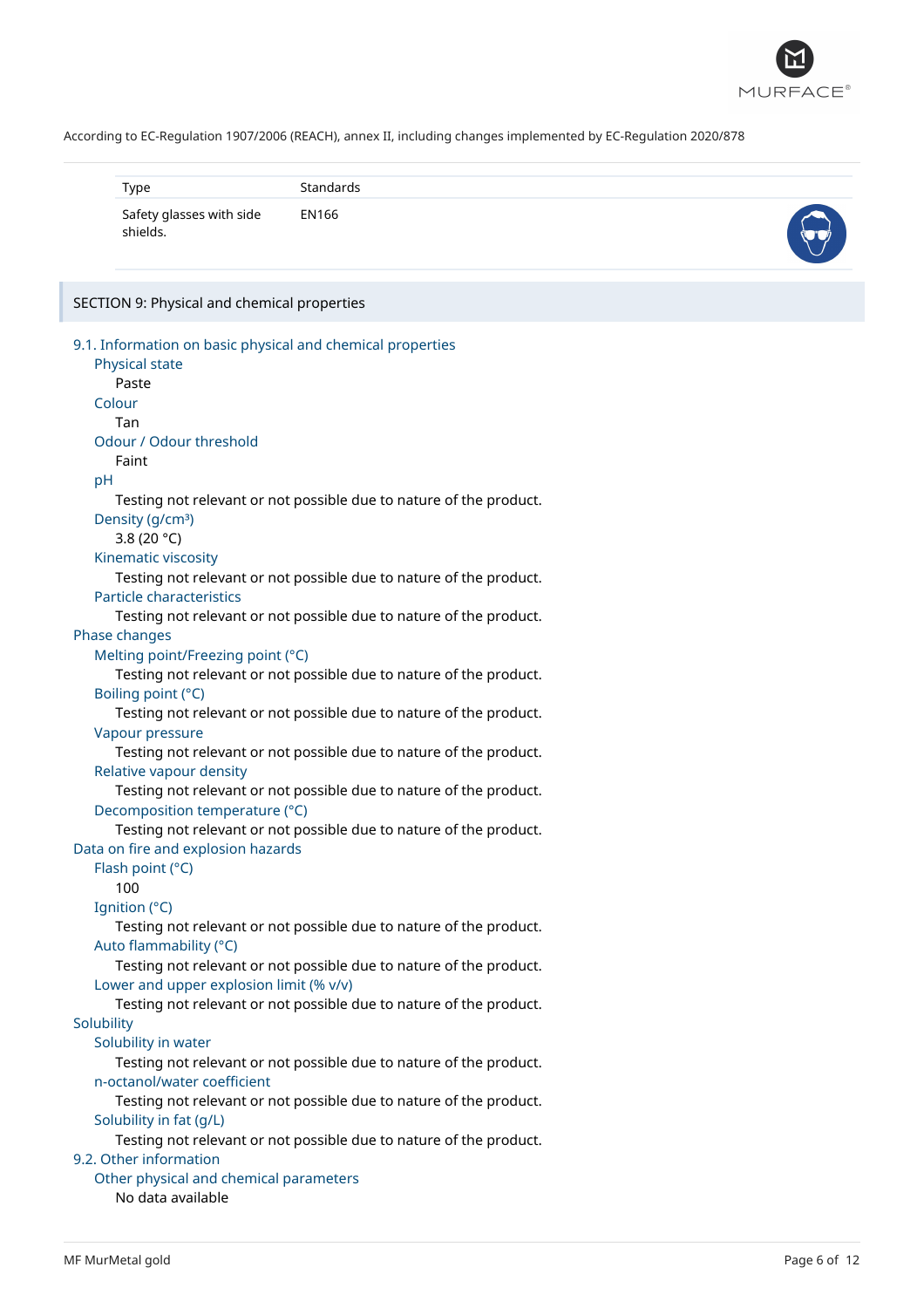

SECTION 10: Stability and reactivity

#### 10.1. Reactivity

No data available

### 10.2. Chemical stability

The product is stable under the conditions, noted in section 7 "Handling and storage".

- 10.3. Possibility of hazardous reactions
	- No special
- 10.4. Conditions to avoid

No special

### 10.5. Incompatible materials

Strong acids, strong bases, strong oxidizing agents, and strong reducing agents.

10.6. Hazardous decomposition products

The product is not degraded when used as specified in section 1.

SECTION 11: Toxicological information

### 11.1. Information on hazard classes as defined in Regulation (EC) No 1272/2008

### Acute toxicity

| Product/substance<br>Test method<br>Species<br>Route of exposure<br>Test<br>Result<br>Other information        | Alcohols, C12-14, ethoxylated<br>Oral<br><b>ATE</b><br>500 mg/kg                                                                            |
|----------------------------------------------------------------------------------------------------------------|---------------------------------------------------------------------------------------------------------------------------------------------|
| Product/substance<br><b>Test method</b><br>Species<br>Route of exposure<br>Test<br>Result<br>Other information | Mixture of 5-chloro-2-methyl-2H-isothiazol-3-one and 2-methyl-2H-isothiazol-3-one (3:1)<br>Rat<br>Oral<br>LD50<br>457 mg/kg                 |
| Product/substance<br><b>Test method</b><br>Species<br>Route of exposure<br>Test<br>Result<br>Other information | Mixture of 5-chloro-2-methyl-2H-isothiazol-3-one and 2-methyl-2H-isothiazol-3-one (3:1)<br>Rat<br>Dermal<br>LD50<br>660 mg/kg               |
| Product/substance<br>Test method<br>Species<br>Route of exposure<br>Test<br>Result<br>Other information        | Mixture of 5-chloro-2-methyl-2H-isothiazol-3-one and 2-methyl-2H-isothiazol-3-one (3:1)<br>Rat<br>Inhalation<br>LC50 (4 hours)<br>0,33 mg/L |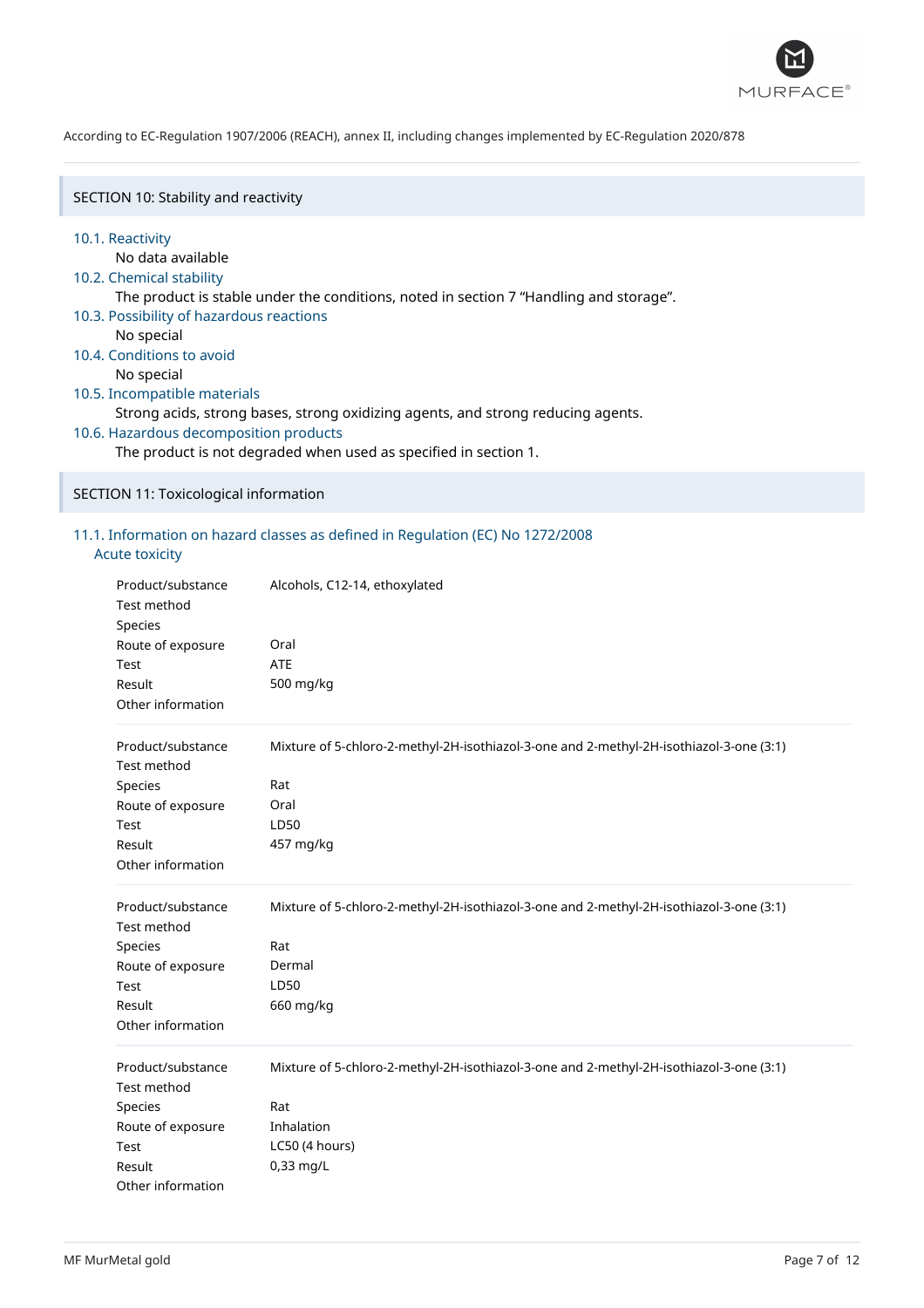

### Skin corrosion/irritation Based on available data, the classification criteria are not met. Serious eye damage/irritation Causes serious eye irritation. Respiratory sensitisation Based on available data, the classification criteria are not met. Skin sensitisation This product contains substances that may trigger an allergic reaction to predisposed persons. Germ cell mutagenicity Based on available data, the classification criteria are not met. **Carcinogenicity** Based on available data, the classification criteria are not met. Reproductive toxicity Based on available data, the classification criteria are not met. STOT-single exposure Based on available data, the classification criteria are not met. STOT-repeated exposure Based on available data, the classification criteria are not met. Aspiration hazard Based on available data, the classification criteria are not met. 11.2. Information on other hazards Long term effects Irritation effects: This product contains substances, which may cause irritation upon exposure to skin, eyes or lungs. Exposure may result in an increased absorption potential of other hazardous substances at the area of exposure. Endocrine disrupting properties No special Other information No special SECTION 12: Ecological information

### 12.1. Toxicity

| Product/substance | Mixture of 5-chloro-2-methyl-2H-isothiazol-3-one and 2-methyl-2H-isothiazol-3-one (3:1) |  |  |  |  |
|-------------------|-----------------------------------------------------------------------------------------|--|--|--|--|
| Test method       |                                                                                         |  |  |  |  |
| <b>Species</b>    | Daphnia                                                                                 |  |  |  |  |
| Compartment       |                                                                                         |  |  |  |  |
| Duration          | 48 hours                                                                                |  |  |  |  |
| Test              | EC50                                                                                    |  |  |  |  |
| Result            | $0,1$ mg/L                                                                              |  |  |  |  |
| Other information |                                                                                         |  |  |  |  |
| Product/substance | Mixture of 5-chloro-2-methyl-2H-isothiazol-3-one and 2-methyl-2H-isothiazol-3-one (3:1) |  |  |  |  |
| Test method       |                                                                                         |  |  |  |  |
| Species           | Algae                                                                                   |  |  |  |  |
| Compartment       |                                                                                         |  |  |  |  |
| <b>Duration</b>   | 72 hours                                                                                |  |  |  |  |
| Test              | <b>EC50</b>                                                                             |  |  |  |  |
| Result            | 0,027 mg/L                                                                              |  |  |  |  |
| Other information |                                                                                         |  |  |  |  |
| Product/substance | Mixture of 5-chloro-2-methyl-2H-isothiazol-3-one and 2-methyl-2H-isothiazol-3-one (3:1) |  |  |  |  |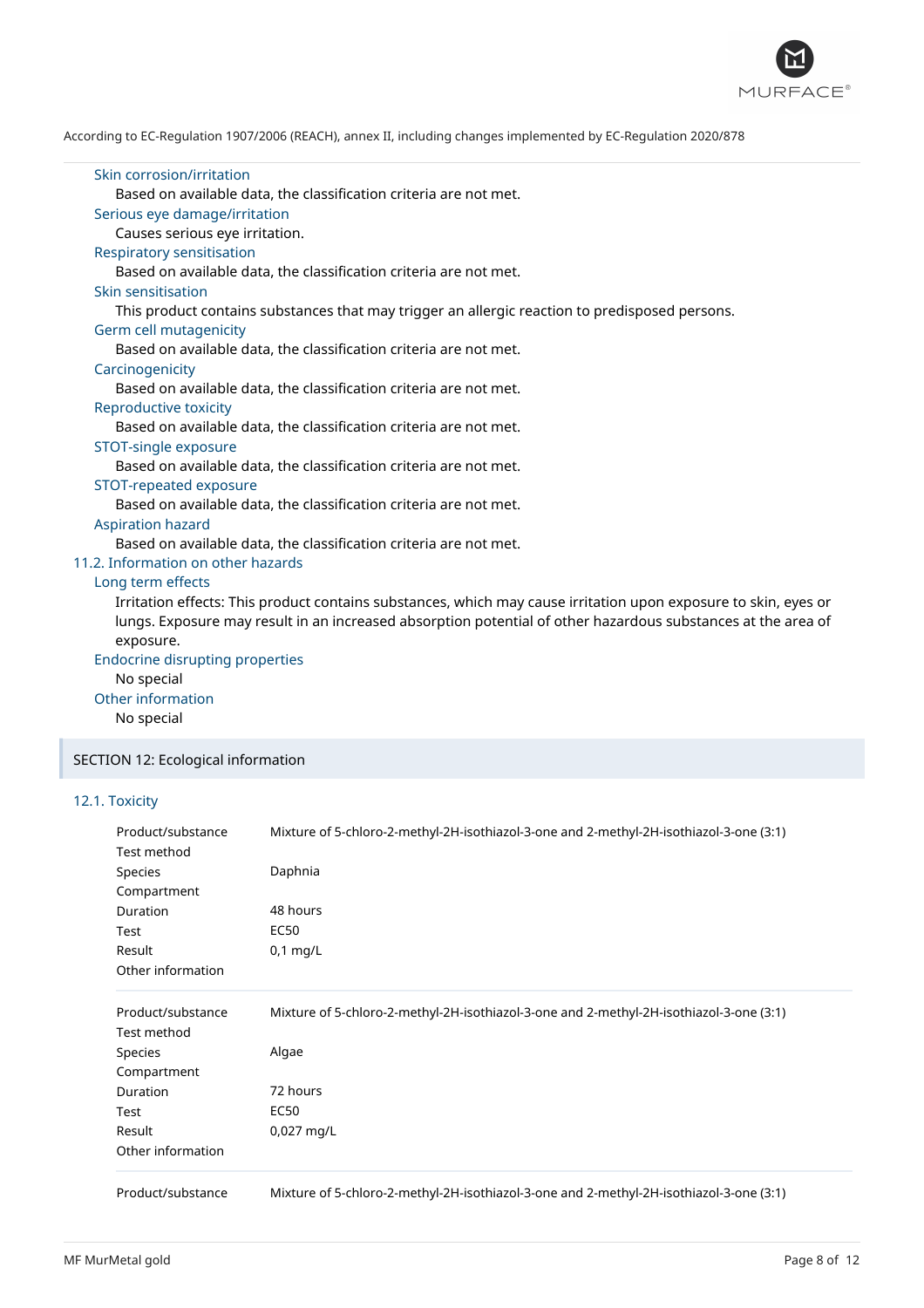

|                 | Test method                                                                                                  |                                                                                                              |  |  |  |  |
|-----------------|--------------------------------------------------------------------------------------------------------------|--------------------------------------------------------------------------------------------------------------|--|--|--|--|
|                 | Species                                                                                                      | Algae                                                                                                        |  |  |  |  |
|                 | Compartment<br>Duration                                                                                      |                                                                                                              |  |  |  |  |
|                 | Test                                                                                                         | <b>NOEC</b>                                                                                                  |  |  |  |  |
|                 | Result                                                                                                       | 0,0012 mg/L                                                                                                  |  |  |  |  |
|                 | Other information                                                                                            |                                                                                                              |  |  |  |  |
|                 |                                                                                                              |                                                                                                              |  |  |  |  |
|                 | Product/substance<br>Mixture of 5-chloro-2-methyl-2H-isothiazol-3-one and 2-methyl-2H-isothiazol-3-one (3:1) |                                                                                                              |  |  |  |  |
|                 | Test method                                                                                                  |                                                                                                              |  |  |  |  |
|                 | Species                                                                                                      | Daphnia                                                                                                      |  |  |  |  |
|                 | Compartment                                                                                                  |                                                                                                              |  |  |  |  |
|                 | Duration                                                                                                     |                                                                                                              |  |  |  |  |
|                 | Test                                                                                                         | <b>NOEC</b>                                                                                                  |  |  |  |  |
|                 | Result                                                                                                       | 0,004 mg/L                                                                                                   |  |  |  |  |
|                 | Other information                                                                                            |                                                                                                              |  |  |  |  |
|                 | Product/substance<br>Test method                                                                             | Mixture of 5-chloro-2-methyl-2H-isothiazol-3-one and 2-methyl-2H-isothiazol-3-one (3:1)                      |  |  |  |  |
|                 | Species                                                                                                      | Fish                                                                                                         |  |  |  |  |
|                 | Compartment                                                                                                  |                                                                                                              |  |  |  |  |
|                 | Duration                                                                                                     |                                                                                                              |  |  |  |  |
|                 | Test                                                                                                         | <b>NOEC</b>                                                                                                  |  |  |  |  |
|                 | Result                                                                                                       | 0,098 mg/L                                                                                                   |  |  |  |  |
|                 | Other information                                                                                            |                                                                                                              |  |  |  |  |
|                 |                                                                                                              |                                                                                                              |  |  |  |  |
|                 | 12.2. Persistence and degradability                                                                          |                                                                                                              |  |  |  |  |
|                 | No data available                                                                                            |                                                                                                              |  |  |  |  |
|                 | 12.3. Bioaccumulative potential                                                                              |                                                                                                              |  |  |  |  |
|                 | No data available                                                                                            |                                                                                                              |  |  |  |  |
|                 | 12.4. Mobility in soil                                                                                       |                                                                                                              |  |  |  |  |
|                 | No data available                                                                                            |                                                                                                              |  |  |  |  |
|                 |                                                                                                              | 12.5. Results of PBT and vPvB assessment                                                                     |  |  |  |  |
|                 | and/or vPvB.                                                                                                 | This mixture/product does not contain any substances considered to meet the criteria classifying them as PBT |  |  |  |  |
|                 |                                                                                                              | 12.6. Endocrine disrupting properties                                                                        |  |  |  |  |
|                 | No special                                                                                                   |                                                                                                              |  |  |  |  |
|                 | 12.7. Other adverse effects                                                                                  |                                                                                                              |  |  |  |  |
|                 |                                                                                                              | This product contains substances that are toxic to the environment. May result in adverse effects to aquatic |  |  |  |  |
|                 | organisms.                                                                                                   |                                                                                                              |  |  |  |  |
|                 |                                                                                                              | This product contains substances, which may cause adverse long-term effects to the aquatic environment.      |  |  |  |  |
|                 | SECTION 13: Disposal considerations                                                                          |                                                                                                              |  |  |  |  |
|                 |                                                                                                              |                                                                                                              |  |  |  |  |
|                 | 13.1. Waste treatment methods<br>Product is covered by the regulations on hazardous waste.                   |                                                                                                              |  |  |  |  |
|                 | HP 14 - Ecotoxic                                                                                             |                                                                                                              |  |  |  |  |
|                 |                                                                                                              | Dispose of contents/container to an approved waste disposal plant.                                           |  |  |  |  |
|                 |                                                                                                              | Regulation (EU) No 1357/2014 of 18 December 2014 on waste.                                                   |  |  |  |  |
| <b>EWC</b> code |                                                                                                              |                                                                                                              |  |  |  |  |
|                 | 15 01 02                                                                                                     | Plastic packaging                                                                                            |  |  |  |  |
|                 | 08 01 11*                                                                                                    | Waste paint and varnish containing organic solvents or other dangerous substances                            |  |  |  |  |
|                 |                                                                                                              |                                                                                                              |  |  |  |  |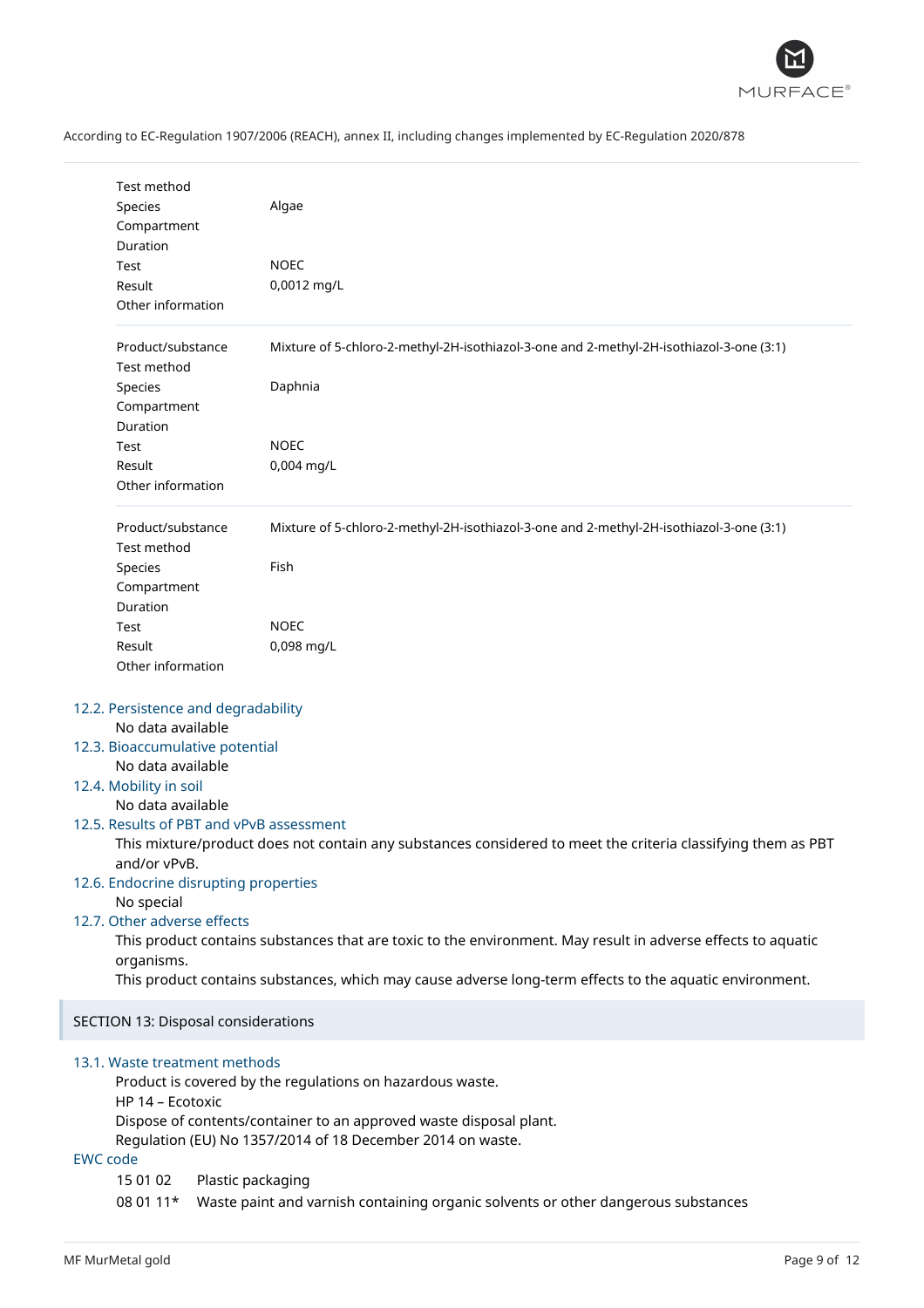

### Specific labelling

### Not applicable

### Contaminated packing

Packaging containing residues of the product must be disposed of similarly to the product.

### SECTION 14: Transport information

### 14.1. - 14.4.

This product is within scope of the regulations of transport of dangerous goods.

These substances when carried in single or combination packaging's containing a net quantity per single or inner packaging of 5 L or less for liquids or having a net mass per single or inner packaging of 5 kg or less for solids, are not subject to any other provisions of ADR/IMDG/IATA provided the packaging's meet the general provisions of 4.1.1.1, 4.1.1.2, 4.1.1.4 - 4.1.1.8 (ADR, IMDG) / 5.0.2.4.1, 5.0.2.6.1.1, 5.0.2.8 (IATA)

#### ADR/RID

| UN- or ID<br>number | UN proper shipping name                               | Labels | Packing group | Tunnel restriction<br>code |
|---------------------|-------------------------------------------------------|--------|---------------|----------------------------|
| <b>UN3077</b>       | ENVIRONMENTALLY HAZARDOUS<br>SUBSTANCE, SOLID, N.O.S. |        | Ш             | $3(-)$                     |
|                     |                                                       |        |               |                            |

### IMDG

| number | UN- or ID UN proper shipping name                     | Labels | Packing group | EmS        |
|--------|-------------------------------------------------------|--------|---------------|------------|
| UN3077 | ENVIRONMENTALLY HAZARDOUS<br>SUBSTANCE, SOLID, N.O.S. |        | Ш             | $F-A. S-F$ |

#### MARINE POLLUTANT

Yes

### IATA

| number        | UN- or ID UN proper shipping name                     | Labels | Packing group |
|---------------|-------------------------------------------------------|--------|---------------|
| <b>UN3077</b> | ENVIRONMENTALLY HAZARDOUS<br>SUBSTANCE, SOLID, N.O.S. |        | Ш             |

### 14.5. Environmental hazards

This product contains substances that are toxic to the environment. May result in adverse effects to aquatic organisms.

This product contains substances, which may cause adverse long-term effects to the aquatic environment.

### 14.6. Special precautions for user

Not applicable

14.7. Maritime transport in bulk according to IMO instruments

No data available

### SECTION 15: Regulatory information

# 15.1. Safety, health and environmental regulations/legislation specific for the substance or mixture

# Restrictions for application

Restricted to professional users.

# Demands for specific education

### No specific requirements

### SEVESO - Categories / dangerous substances

E1 - ENVIRONMENTAL HAZARDS, Qualifying quantity (lower-tier): 100 tonnes / (upper-tier): 200 tonnes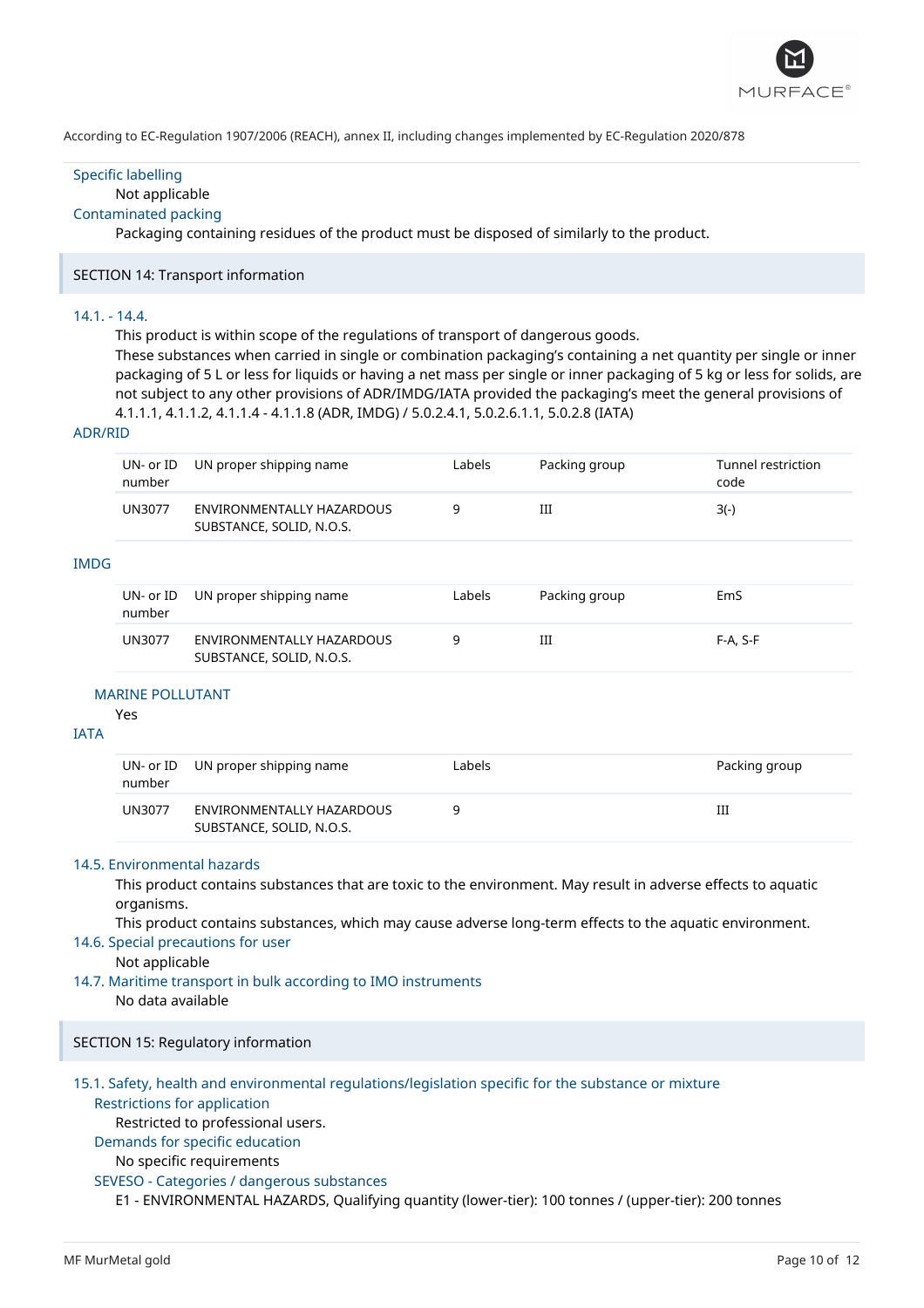

Additional information Not applicable Sources Control of Major Accident Hazards (COMAH) Regulations 2015. Regulation (EU) No 1357/2014 of 18 December 2014 on waste. CLP Regulation (EC) No 1272/2008, as retained and amended in UK law. EC-Regulation 1907/2006 (REACH), as amended by UK REACH Regulations SI 2019/758 15.2. Chemical safety assessment

No

SECTION 16: Other information

#### Full text of H-phrases as mentioned in section 3

EUH071, Corrosive to the respiratory tract.

H301, Toxic if swallowed.

H302, Harmful if swallowed.

H310, Fatal in contact with skin.

H314, Causes severe skin burns and eye damage.

H315, Causes skin irritation.

H317, May cause an allergic skin reaction.

H318, Causes serious eye damage.

H330, Fatal if inhaled.

H361, Suspected of damaging fertility or the unborn child.

H400, Very toxic to aquatic life.

H410, Very toxic to aquatic life with long lasting effects.

H412, Harmful to aquatic life with long lasting effects.

### Abbreviations and acronyms

ADN = European Provisions concerning the International Carriage of Dangerous Goods by Inland Waterway

ADR = The European Agreement concerning the International Carriage of Dangerous Goods by Road

ATE = Acute Toxicity Estimate

BCF = Bioconcentration Factor

CAS = Chemical Abstracts Service

CE = Conformité Européenne

CLP = Classification, Labelling and Packaging Regulation [Regulation (EC) No. 1272/2008]

CSA = Chemical Safety Assessment

CSR = Chemical Safety Report

DMEL = Derived Minimal Effect Level

DNEL = Derived No Effect Level

EINECS = European Inventory of Existing Commercial chemical Substances

ES = Exposure Scenario

EUH statement = CLP-specific Hazard statement

EWC = European Waste Catalogue

GHS = Globally Harmonized System of Classification and Labelling of Chemicals

IARC = International Agency for Research on Cancer (IARC)

IATA = International Air Transport Association

IBC = Intermediate Bulk Container

IMDG = International Maritime Dangerous Goods

LogPow = logarithm of the octanol/water partition coefficient

MARPOL = International Convention for the Prevention of Pollution From Ships, 1973 as modified by the Protocol

of 1978. ("Marpol" = marine pollution)

OECD = Organisation for Economic Co-operation and Development

PBT = Persistent, Bioaccumulative and Toxic

PNEC = Predicted No Effect Concentration

RID = The Regulations concerning the International Carriage of Dangerous Goods by Rail